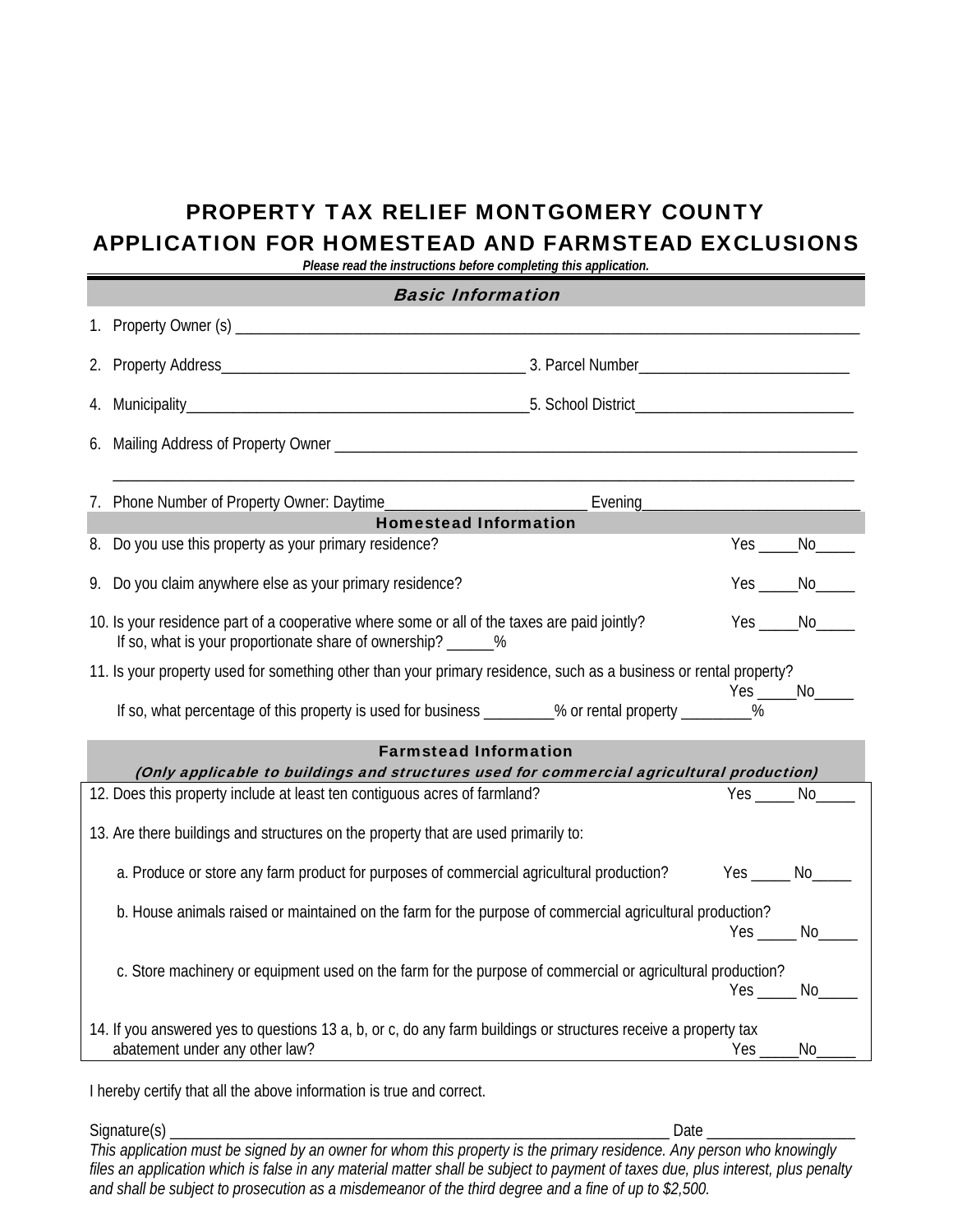## **Instructions Property Tax Relief Application for Homestead & Farmstead Exclusions**

The Taxpayer Relief Act, Act 1 of Special Session 1 of 2006, was signed into law by Governor Rendell on June 27, 2006. The Taxpayer Relief Act provides two separate mechanisms to reduce your property tax bill. First each school district, except Pittsburgh, Scranton, and Philadelphia School Districts, is required to conduct a voter referendum in 2007 to determine whether to impose an additional local income tax to be used to reduce property taxes. Second, the Taxpayer Relief Act also provides for property tax reduction allocations to be distributed by the Commonwealth to each school district. Either type of property tax reduction will be through a "homestead or farmstead exclusion."

Under a homestead or farmstead property tax exclusion, the assessed value of each homestead or farmstead is reduced by the amount of exclusion before the property tax is computed. You are not guaranteed a homestead or farmstead exclusion unless and until an additional income tax for purposes of granting a homestead or farmstead exclusion is approved by voter referendum or sufficient funds have been collected to permit property tax reduction allocations to be made by the Commonwealth. Initial property tax reductions funded by allocations from the Commonwealth took effect July 1, 2008.

To receive school property tax relief for tax years beginning July 1, 2009 or January 1, 2010, this form must be filed by the preceding March 1. Your school district is required to notify you by December 31 of each year if your property is not approved for the homestead or farmstead exclusion or if your approval is due to expire.

### BASIC INFORMATION

- 1. Fill in your name and the name of other owners, such as a co-owner of the property. The application must be signed by an owner for whom the property is his or her primary residence. If the property has more than one owner, signatures of additional owners are not required.
- 2. Fill in the address of the property for which you are seeking an exclusion.
- 3. If known, fill in the parcel number of the property for which you are seeking a homestead exclusion. You can find the parcel number on your real property tax bill. If you do not have a real property tax bill, call your local tax collector or county assessment office (610-278-3761).
- 4. Fill in your municipality. If you are not sure what your municipality is, contact your local tax collector or county assessment office (610-278-3761).
- 5. Fill in your school district. If you are not sure what your school district is, contact your local tax collector or county assessment office (610-278-3761).
- 6. Fill in your mailing address.
- 7. List phone numbers where you can be reached during the day, and the evening, if you are unavailable during the day.

#### HOMESTEAD INFORMATION

- 8. Only a primary residence of an owner of the property may receive the homestead exclusion. This is where you intend to reside permanently until you move to another home. You may be asked to provide proof that this property is your primary residence, such as your driver's license, your voter registration card, your personal income tax form or your local earned income tax form.
- 9. Do you have another residence which you claim as your primary residence? For instance, do you claim another state as your primary residence, or another county in Pennsylvania? The homestead exclusion can only be claimed once, for a place of primary residence. You may not claim this property as your primary residence if you claim another property as a primary residence or if you receive a homestead tax abatement or other homestead benefit from any other county or state.
- 10. If you live in a unit of a cooperative and you pay all or a portion of your real property taxes jointly through a management agent or association, rather than paying your taxes separately from other units, check yes. If you answered yes, please indicate your proportionate share of ownership. You may be asked to provide a contact to confirm this information.
- 11. Check yes if the property for which you are seeking a homestead exclusion is used for other purposes, such as a business or rental property. For example, do you claim part of your home as a home office or deduct expenses for the business use of your home on your state or federal tax? If you answered yes, please indicate what percentage of the property is used as business or rental property.